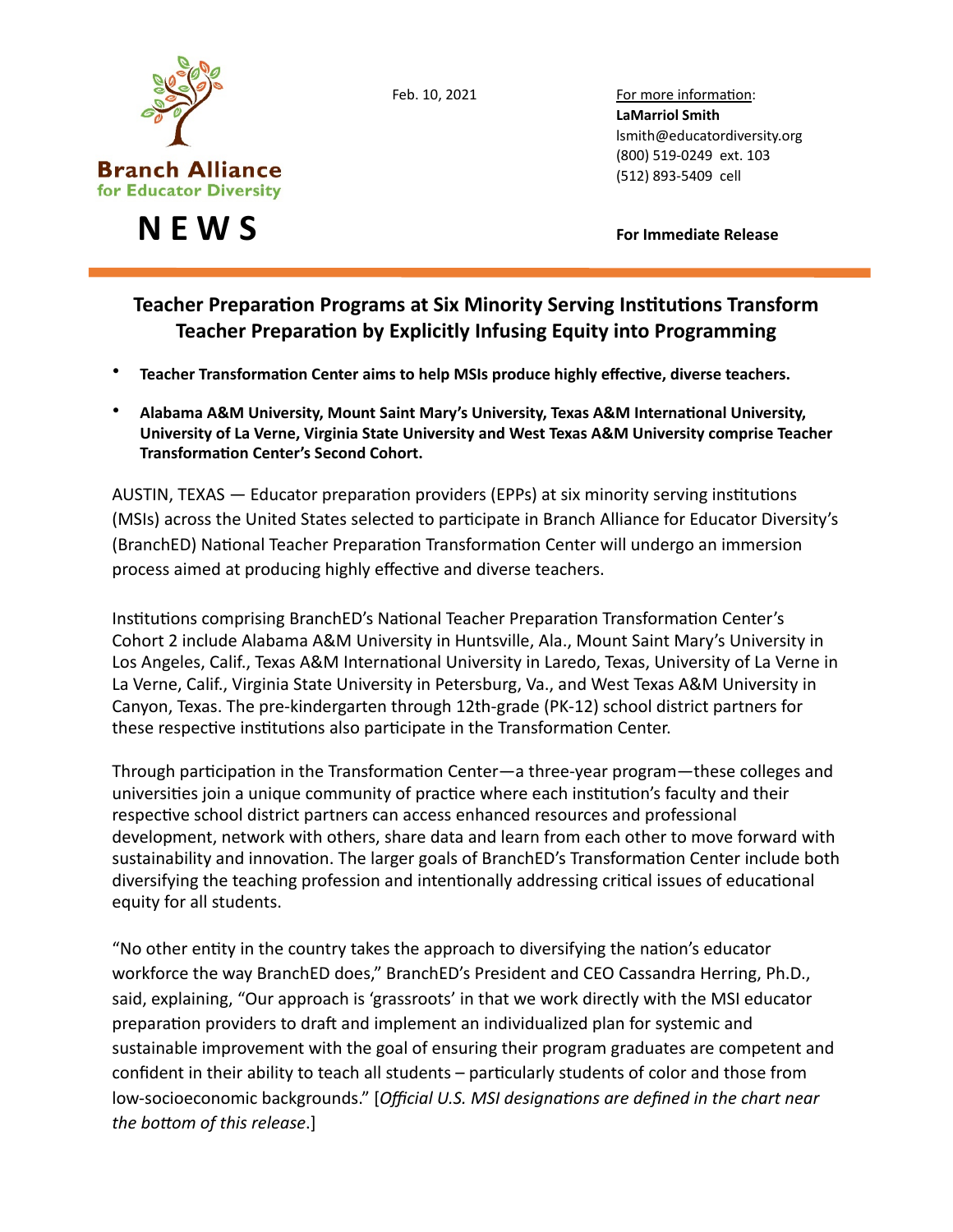The new cohort of institutions lauded the benefits anticipated by participation in BranchED's National Teacher Preparation Transformation Center.

"Our institution is uniquely positioned to take full advantage of this new partnership with Branch Alliance for Educator Diversity and our community partner, Pomona Unified School District," University of La Verne's Dean of LaFetra College of Education Kimberly White-Smith, Ed.D., said, adding, "We hope to be an example of how removing barriers and obstacles that disproportionately impact our educators of color will provide a pipeline of excellence from and back into our communities that we serve."

University of La Verne Professor and Director of Teacher Education Betina Hsieh, Ph.D., "There is still a large demographic diversity gap between the teachers that serve K-12 students and the students themselves. Research has shown that students of all racial and ethnic backgrounds view teachers of color favorably, and students of color perform better when they have teachers of color. We are excited to break down some of those barriers in teacher education by providing multiple pathways to subject-matter competencies, creating opportunities for mentorships with successful teachers of color, finding sustainable funding sources to support our student success, and supporting our faculty to model and engage in culturally affirming, responsive and sustaining practices in teacher education."

"We are grateful to be working on a project that is passion driven. So much of what we do for the state is compliance driven, Mount Saint Mary's University's Department of Education Chair and Professor Carol Johnston, Ph.D., said. "There's a difference between when you are doing the important work of making sure that you are meeting standards and compliance, and when you're working purely because you really feel that passion of what the outcome will be and how that will affect the K-12 students in your community."

Alabama A&M University Dean of Education, Humanities and Behavioral Sciences Lena Walton, Ph.D., said, "We train diverse teachers to meet the needs of diverse populations in the PK-12 schools ... Their program focuses on equity and diversity matters, including preparing candidates how to navigate and address concerns of equity and diversity within PK-12 schools."

Texas A&M International University's College of Education Dean James O'Meara, Ed.D., said, "We will measure the success of our transformation against the following four outcomes: the quality of integrated student support provided to our candidates; the volume of expanded and enriched learning time beyond the traditional curriculum; the frequency of family and community engagement; and the impact of collaborative leadership and practices."

"At VSU, we pride ourselves in being an opportunity University that provides access to students from all backgrounds to attain high academic achievement and employment success rates. We are dedicated to implementing sustainable, quality programming at a scale that will produce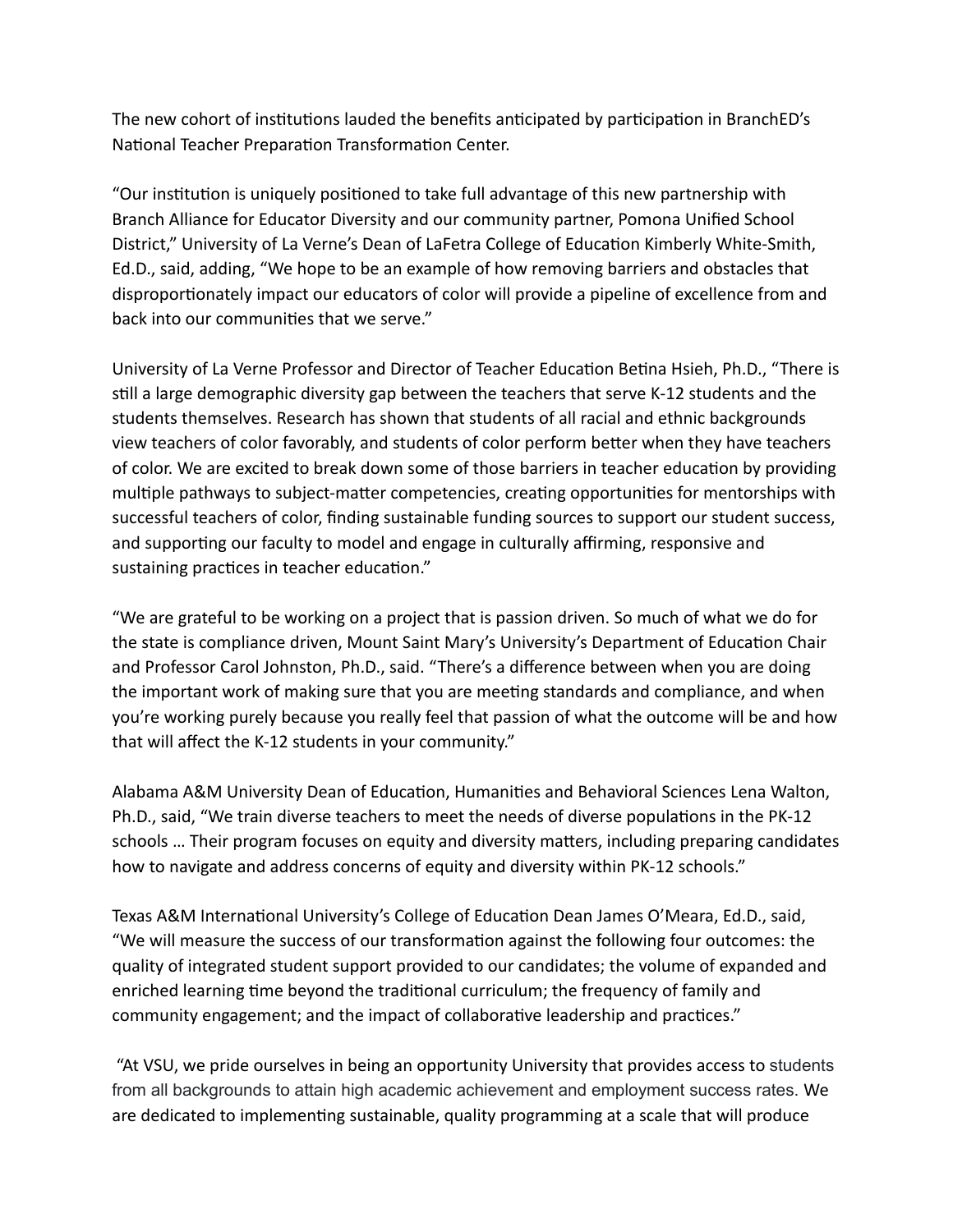better-prepared teachers to positively impact outcomes for Black, Latino, and low-income students," Virginia State University College of Education Dean, Willis Walter, Ph.D. said. "This organization provides a supportive framework that is designed to strengthen the quality of data management systems and increase teacher educators' knowledge in practice-based approaches and inclusive pedagogy. This supports VSU's goal to provide transformative opportunities to all of our students."

"The support of BranchEd ... will advance the mission of WTAMU and its educator preparation program in meaningful ways," West Texas A&M University College of Education and Social Sciences Dean Eddie Henderson, Ed.D., J.D., said, adding, "Commensurately, participation in the Teacher Preparation Transformation Center community will provide WTAMU a unique opportunity to benefit from the shared expertise, experiences, and resources of a broader constituency of experts in the fields of transformation, equity, and educator preparation. Through our participation in the community of thought partners, the high quality and equitable educator preparation program at WTAMU will be elevated to a national forum."

BranchED's Transformation Center is rooted in the organization's work to redefine what constitutes quality educator preparation through commitment to a collective vision that combines "quality" and "diversity" in reflection of the changing demographics in the U.S. The organization launched its first cohort for its National Teacher Preparation Transformation Center in 2018. 

"BranchED's Transformation Center's first cohort of MSIs made tremendous progress in the first two years of the program," Herring said. "Data gathered at the end of the second year in Cohort One's transformation journey [60% of the way through the immersion program] indicated the educator preparation programs and their PK-12 partners realized a full 91% of target on building candidate competence. They also achieved 77% of target on effective data use, as well as 77% and 83% respectively on high quality teacher educators and relationships with PK-12 partners. With respect to indicators of sustainability, the Cohort has attained 77% of target. Overall going into the third year, that Cohort is meeting or exceeding performance expectations in the majority of the categories of measurement and is ahead of schedule."

Major support for this cohort in BranchED's National Teacher Preparation Transformation Center comes from the Bill & Melinda Gates Foundation and the Walton Family Foundation at the recommendation of Alice L. Walton. Program support also comes from the Michael & Susan Dell Foundation; the Bezalel Fund, a donor advised fund established by Charles and Lynn Schusterman Family Philanthropies; and others.